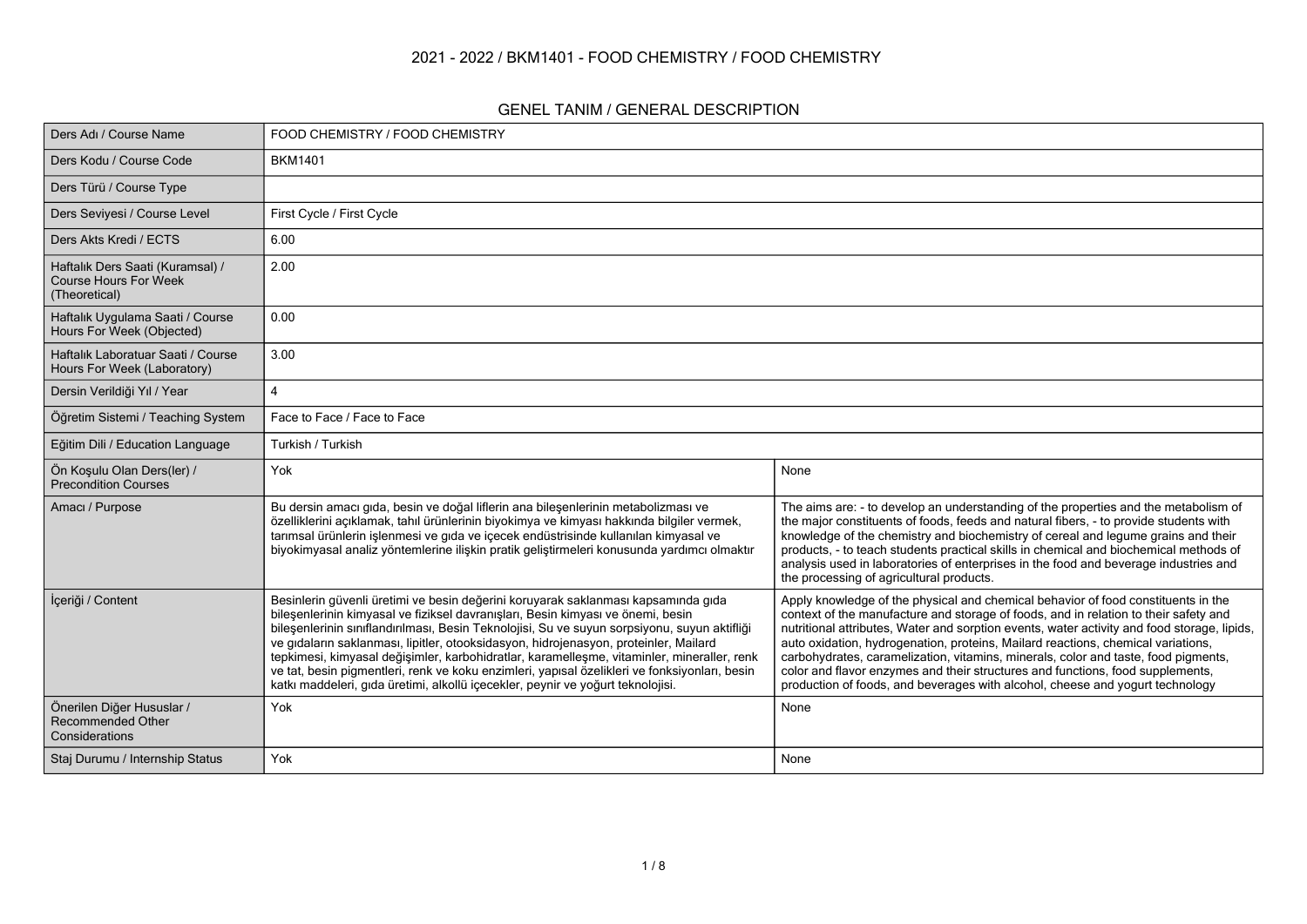| Kitabı / Malzemesi / Önerilen<br>Kaynaklar / Books / Materials /<br>Recommended Reading | 1.H.D. Belitz, W. Grosch, "Food Chemistry" second Edition, Springer, (1999)<br>2. Food, The Chemistry of Its Components, Sec. Ed. 1990. T.P. Coultate, Royal Society of<br>Chemistry<br><sup>1</sup> 3.Gıda Kimyası, 2. Baskı (Ed. İlbilge Saydamlı), Hacettepe Üniversitesi Yayınları, 2005<br>4. Food Chemistry3rd Revised edition (Ed. H.D. Belitz), Springer, 2004<br>5. Gida Teknolojisi, 3. Baskı (Ed. Sidika Bulduk), Detay Yayıncılık, 2006 | H.D. Belitz, W. Grosch, "Food Chemistry" second Edition, Springer, (1999)<br>Food, The Chemistry of Its Components, Sec. Ed. 1990. T.P. Coultate, Royal Society<br>of Chemistry<br>Gıda Kimyası, 2. Baskı (Ed. İlbilge Saydamlı), Hacettepe Üniversitesi Yayınları, 2005<br>Food Chemistry3rd Revised edition (Ed. H.D.Belitz), Springer, 2004<br>Gida Teknolojisi, 3. Baski (Ed. Sidika Bulduk), Detay Yayıncılık, 2006 |
|-----------------------------------------------------------------------------------------|-----------------------------------------------------------------------------------------------------------------------------------------------------------------------------------------------------------------------------------------------------------------------------------------------------------------------------------------------------------------------------------------------------------------------------------------------------|--------------------------------------------------------------------------------------------------------------------------------------------------------------------------------------------------------------------------------------------------------------------------------------------------------------------------------------------------------------------------------------------------------------------------|
| Öğretim Üyesi (Üyeleri) / Faculty<br>Member (Members)                                   | Prof. Dr. Ali KILINC                                                                                                                                                                                                                                                                                                                                                                                                                                | Prof. Dr. Ali KILINC                                                                                                                                                                                                                                                                                                                                                                                                     |

## **ÖĞRENME ÇIKTILARI / LEARNING OUTCOMES**

|                | Laboratuar defteri ve raporu hazırlayabilme, ilgili alanlarda uygulamalar için gerekli çağdaş teknikleri<br>ve hesaplama araçlarını kullanabilme | Gain an understanding on preparation of laboratory notebook and report preparation, data analysis<br>and the use of computers in experiments |
|----------------|--------------------------------------------------------------------------------------------------------------------------------------------------|----------------------------------------------------------------------------------------------------------------------------------------------|
| $\overline{2}$ | Etkin bir şekilde sözlü ve yazılı iletişim kurabilme                                                                                             | Gain an ability to communicate effectively, both orally and in writing.                                                                      |
|                | Besin Kimyası ve Teknolojisi ile ilgili alanlarda gerekli teknikleri ve araçları kullanabilme                                                    | Be able to use techniques, skills and tools necessary for Food science and technology                                                        |
|                | Besin bileşenlerini ve her bir besin bileşeninin besin maddesin kalitesine etkisini anlayabilme                                                  | Develop and understanding of how individual food components contributes to the overall quality of<br>foods                                   |
|                | Üretim ve Depolama sırasında besin maddelerinde oluşabilecek kimyasal değişiklikleri anlayabilme                                                 | Achieve an understanding of the chemical changes that take place with food components during<br>processing and storage.                      |
| 6              | Besin kimyasındaki önemli reaksiyon ve mekanizmaları kavrayabilmek                                                                               | Recognize reactions and mechanisms important in food chemistry.                                                                              |
|                | Önemli besin kimyası prensiplerini anlayabilmek için Deney tasarımı, deney yapma ve veri<br>yorumlayabilme                                       | Be capable of designing and conducting experiments and interpreting data to understand important<br>food chemistry principles.               |
|                | Bilimsel literatür tarama becerisi kazanma                                                                                                       | Gain an ability to understand scientific literature searching procedures                                                                     |

# **HAFTALIK DERS İÇERİĞİ / DETAILED COURSE OUTLINE**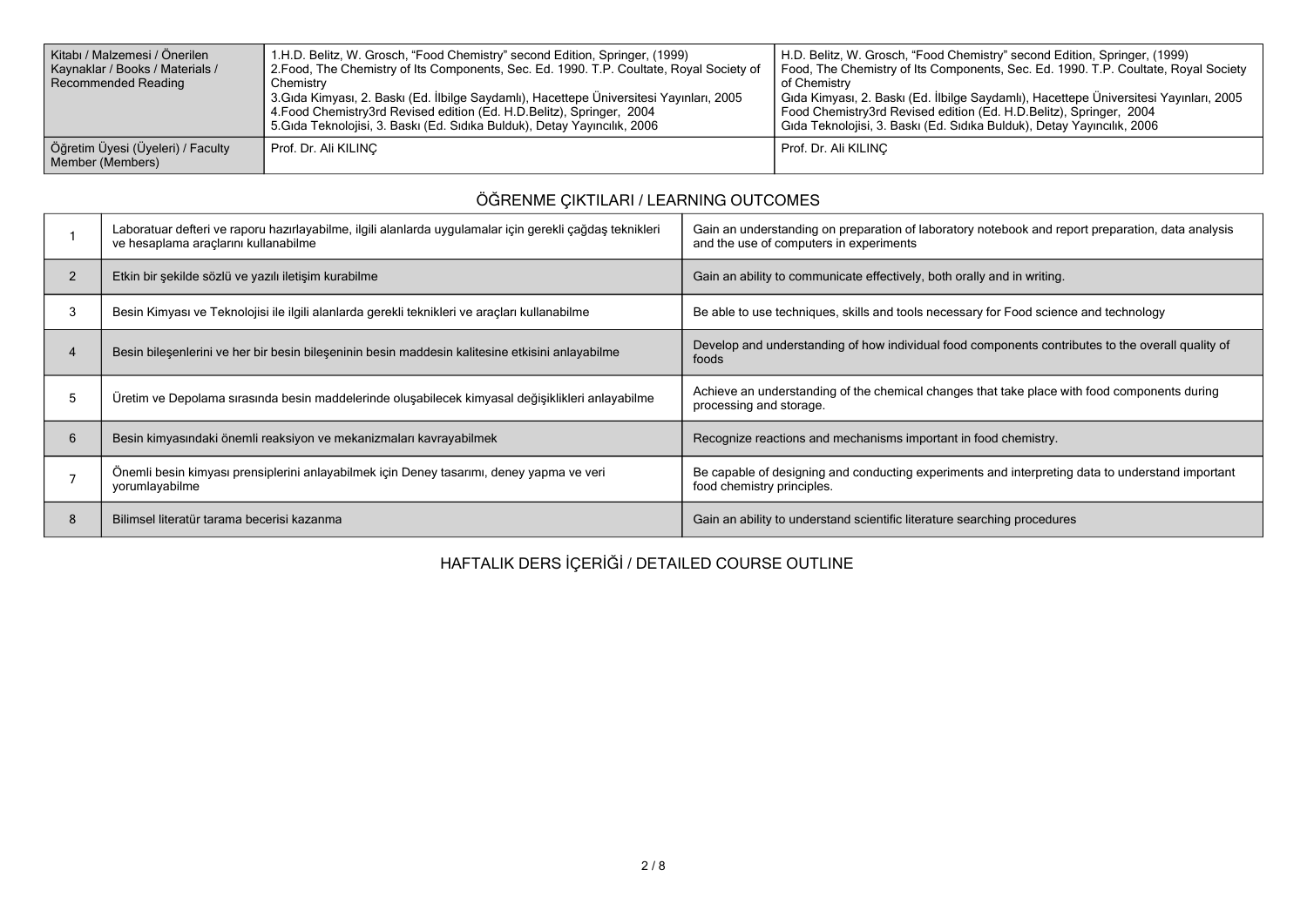|                | Hafta / Week                                                                                                                                                                                              |                                                                                                                         |                                                      |                                                                       |                           |
|----------------|-----------------------------------------------------------------------------------------------------------------------------------------------------------------------------------------------------------|-------------------------------------------------------------------------------------------------------------------------|------------------------------------------------------|-----------------------------------------------------------------------|---------------------------|
|                | <b>Teorik Dersler / Theoretical</b>                                                                                                                                                                       | Uygulama                                                                                                                | Lab                                                  | Öğretim Yöntem ve<br>Teknikleri/Teaching Methods<br><b>Techniques</b> | Ön Hazırlık / Preliminary |
| $\mathbf 1$    | Besin kimyası ve önemi, besin bileşenlerinin sınıflandırılması                                                                                                                                            | Laboratuvar Tanıtımı, Çözelti ve<br>Tamponların Hazırlanması                                                            | Literatür tarama ve Laboratuvar<br>Hazırlığı         |                                                                       |                           |
|                | Food chemistry and importance of food chemistry, classification of<br>food components                                                                                                                     | Laboratory Information,<br>Preparation of Solution and<br>Buffers                                                       | Literature review and<br>preparations for laboratory |                                                                       |                           |
|                | <b>Teorik Dersler / Theoretical</b>                                                                                                                                                                       | Uygulama                                                                                                                | Lab                                                  | Öğretim Yöntem ve<br>Teknikleri/Teaching Methods                      | Ön Hazırlık / Preliminary |
|                |                                                                                                                                                                                                           |                                                                                                                         |                                                      | Techniques                                                            |                           |
| $\overline{2}$ | Besin Teknolojisi<br>-Besin saklama yöntemleri<br>-Gidalarin bozunmasına neden olan etkenler<br>-Prebiyotik, probiyotik ve sinbiyotik besin maddeleri<br>-HACĆP                                           | Gıdalarda Nem tayini;<br>Et ve Et ürünlerinde Nişasta<br>Tayini;                                                        | Laboratuvar Hazırlığı                                |                                                                       |                           |
|                |                                                                                                                                                                                                           | Asetil Karbinol Testi                                                                                                   |                                                      |                                                                       |                           |
|                | Food technology<br>-Food storage methods<br>-the factors that cause degradation of foods<br>-Prebiotics, probiotics and sinbiyotic nutrients<br>-HACCP                                                    | Moisture Determination in Food;<br>Determination of Starch in Meat<br>and Meat Products;<br><b>Acetyl Carbinol Test</b> | Preparations for laboratory                          |                                                                       |                           |
|                | <b>Teorik Dersler / Theoretical</b>                                                                                                                                                                       | Uygulama                                                                                                                | Lab                                                  | Öğretim Yöntem ve<br>Teknikleri/Teaching Methods<br><b>Techniques</b> | Ön Hazırlık / Preliminary |
| 3              | Su<br>-Suyun Yapısı ve önemi<br>-Besin Maddelerindeki suyun durumu<br>-Su aktivitesi ve önemi<br>-Su aktivitesi ile besinlerde gerçekleşen reaksiyonların ilişkisi                                        | Gidalarda Tuz Analizi(Mohr)                                                                                             | Su Aktivitesi ölçüm denemeleri                       |                                                                       |                           |
|                | Water<br>Water structure and its importance<br>-The availabilityof water in Nutrients<br>Water activity and importance<br>-Relationship between water activity and reactions occurred in the<br>nutrients |                                                                                                                         | Water activity measurement<br>experiments            |                                                                       |                           |
|                | Teorik Dersler / Theoretical                                                                                                                                                                              | Uygulama                                                                                                                | Lab                                                  | Öğretim Yöntem ve<br>Teknikleri/Teaching Methods                      | Ön Hazırlık / Preliminary |
| $\overline{4}$ | Su<br>Su aktivitesi ve mikrobiyal aktivite<br>Sorpsiyon izotermleri ve önemi<br>-Su aktifliği ve besin maddesinin kararlılığı<br>-Su aktivitesi tayin yöntemleri                                          | C Vitamini Tayini;<br>Peroksidaz Denemesi                                                                               | Su Aktivitesi ölçüm denemeleri                       | Techniques                                                            |                           |
|                | Water<br>-Water activity and microbial activity<br>Sorption isotherms and its importance<br>-Water activity and the stability of nutrients,<br>-Water activity determination methods                      |                                                                                                                         | Water activity measurement<br>experiments            |                                                                       |                           |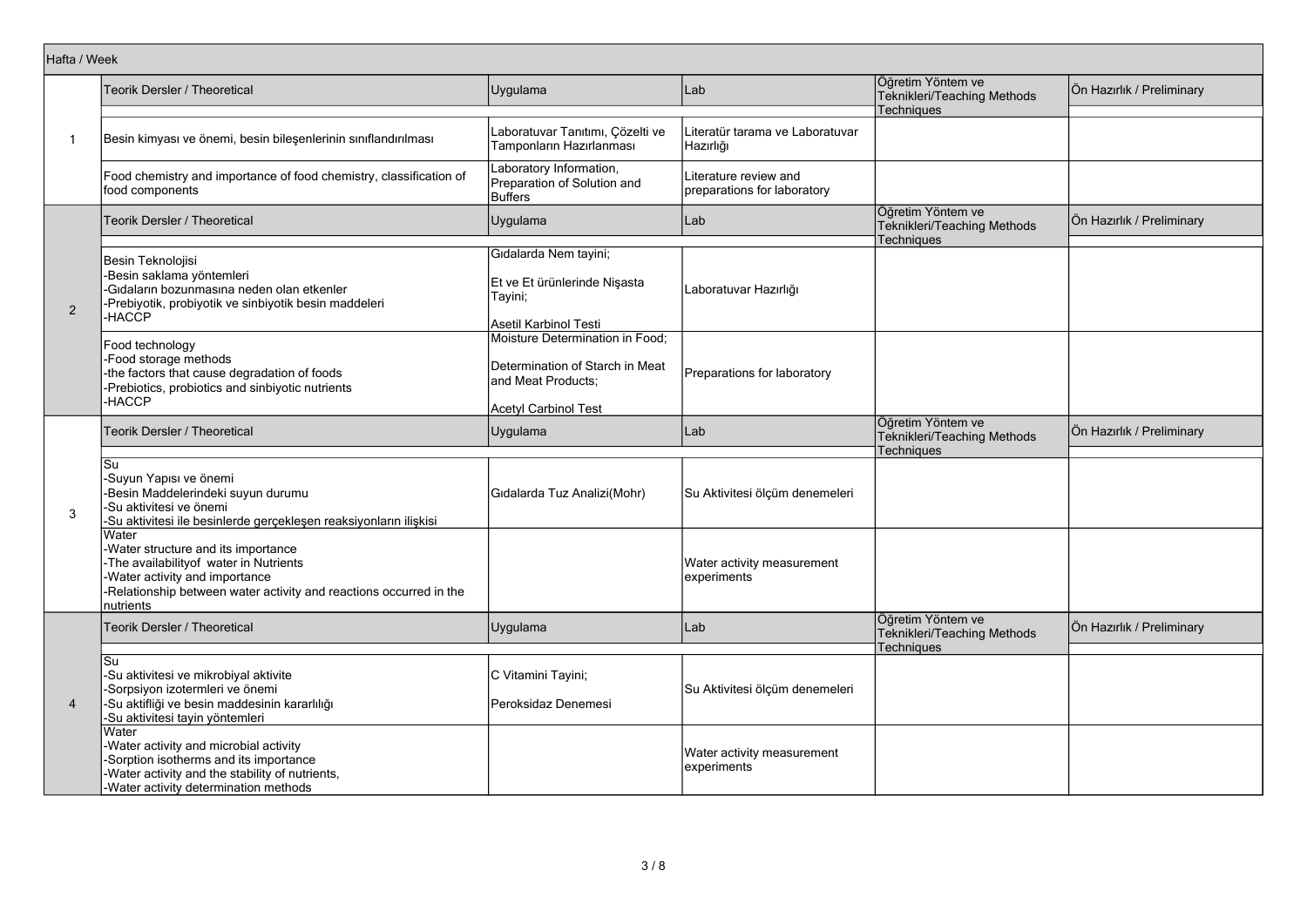| 5              | Teorik Dersler / Theoretical                                                                                                                                                                                                             | Uygulama                                                                       | Lab                    | Öğretim Yöntem ve<br>Teknikleri/Teaching Methods                      | Ön Hazırlık / Preliminary |
|----------------|------------------------------------------------------------------------------------------------------------------------------------------------------------------------------------------------------------------------------------------|--------------------------------------------------------------------------------|------------------------|-----------------------------------------------------------------------|---------------------------|
|                | Karbohidratlar<br>-Şekerler, monosakkaritler, Polisakkaritler yapıları ve türevleri<br>-Şekerlerin bozunma reaksiyonları<br>-Enzimatik ve enzimatik olmayan esmerleşme reaksiyonları oluşumu<br>ve önlenmesi<br>l-Karbohidrat analizleri | Mailard Reaksiyonu;<br>Refraktif Indeks                                        | Karbohidrat analizleri | Techniques                                                            |                           |
|                | Carbohydrates<br>-Structures and derivatives of sugars, monosaccharides,<br>polysaccharides<br>-Degradation reactions of sugars<br>-non-enzymatic and enzymatic browning reactions and prevent<br>formation<br>-Carbohydrate analysis    |                                                                                | Carbohydrate analysis  |                                                                       |                           |
|                | Teorik Dersler / Theoretical                                                                                                                                                                                                             | Uygulama                                                                       | Lab                    | Öğretim Yöntem ve<br>Teknikleri/Teaching Methods                      | Ön Hazırlık / Preliminary |
| 6              | Lipidler<br>-Basit lipidler, yağ asitleri, esansiyel yağ asitleri ve gıdalardaki<br>dağılımları<br>-Lipidlerde oluşan bozulma tepkimeleri ve önlenmesi<br>-Antioksidan maddeler                                                          | Yağlarda;<br>Sabunlaşma Sayısı Tayini;<br>lyot Indisi;<br>Mineral Yağ Aranması | Lipid analizleri       | Techniques                                                            |                           |
|                | Lipids<br>-Distribution of simple lipids, fatty acids, essential fatty acids in foods<br>-Degradation reactions of lipids and prevent<br>-Antioxidant substances                                                                         |                                                                                | Lipid analysis         |                                                                       |                           |
|                | Teorik Dersler / Theoretical                                                                                                                                                                                                             | Uygulama                                                                       | Lab                    | Öğretim Yöntem ve<br>Teknikleri/Teaching Methods<br>Techniques        | Ön Hazırlık / Preliminary |
|                | Lipidler                                                                                                                                                                                                                                 | Yağlarda;                                                                      |                        |                                                                       |                           |
| $\overline{7}$ | -Esterifikasyon, interesterifikasyon vb reaksiyonlar<br>-Lipid analizleri                                                                                                                                                                | Peroksit Sayısı Tayini<br>Asit Sayısı Tayini;<br>Elaidik Asit Testi:           | Lipid analizleri       |                                                                       |                           |
|                | Lipids<br>-Esterification, and interesterification reactions, etc.<br>-Lipid analysis                                                                                                                                                    |                                                                                | Lipid analysis         |                                                                       |                           |
| 8              | Teorik Dersler / Theoretical                                                                                                                                                                                                             | Uygulama                                                                       | Lab                    | Öğretim Yöntem ve<br>Teknikleri/Teaching Methods<br><b>Techniques</b> | Ön Hazırlık / Preliminary |
|                | Ara Sinav                                                                                                                                                                                                                                | Ara Sinav                                                                      |                        |                                                                       |                           |
|                | Midterm exam                                                                                                                                                                                                                             | lMidterm Exam                                                                  |                        |                                                                       |                           |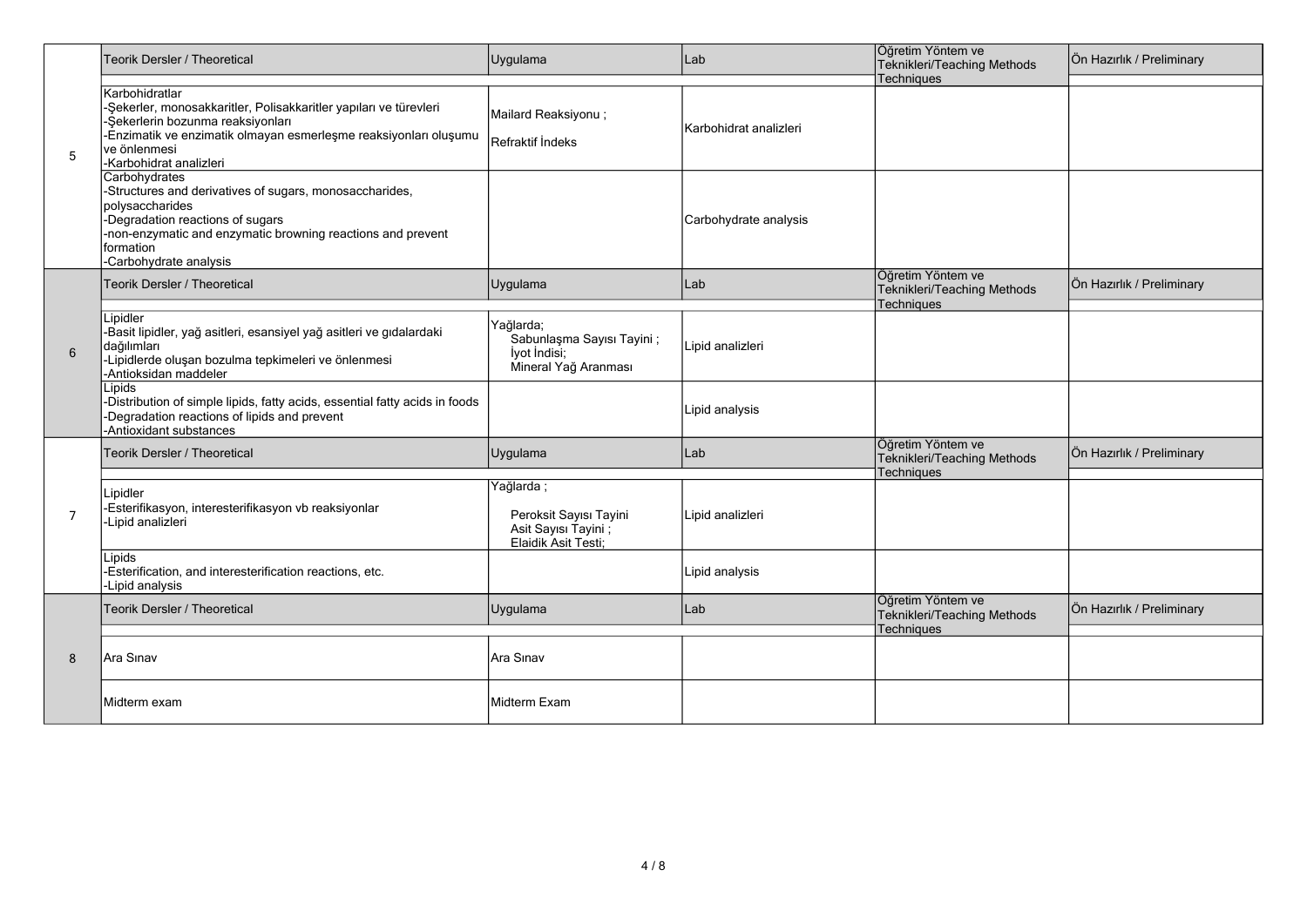|    | Teorik Dersler / Theoretical                                                                                                 | Uygulama                                                  | Lab                                        | Öğretim Yöntem ve<br>Teknikleri/Teaching Methods               | Ön Hazırlık / Preliminary |
|----|------------------------------------------------------------------------------------------------------------------------------|-----------------------------------------------------------|--------------------------------------------|----------------------------------------------------------------|---------------------------|
| 9  | Proteinler<br>-Amino asitler, protein yapısı ve çesitli gıdalardaki protein yapısının<br>önemi,<br>-Protein analizleri       | In situ Enzimlerin jelatin<br>dayanıklılığına etkisi      | Protein Analizleri                         | Techniques                                                     |                           |
|    | Proteins<br>-Amino acids, protein structure and the importance of protein<br>structure in various foods<br>-Protein analysis |                                                           | Protein analysis                           |                                                                |                           |
|    | Teorik Dersler / Theoretical                                                                                                 | Uygulama                                                  | Lab                                        | Öğretim Yöntem ve<br>Teknikleri/Teaching Methods<br>Techniques | Ön Hazırlık / Preliminary |
| 10 | Vitaminler ve Mineraller                                                                                                     | Miyoglobin Renk Reaksiyonları                             | Vitamin ve mineral analizleri              |                                                                |                           |
|    | <b>Vitamins and Minerals</b>                                                                                                 |                                                           | Vitamin and mineral analysis               |                                                                |                           |
|    | Teorik Dersler / Theoretical                                                                                                 | Uygulama                                                  | Lab                                        | Öğretim Yöntem ve<br>Teknikleri/Teaching Methods<br>Techniques | Ön Hazırlık / Preliminary |
| 11 | Gıda Katkı Maddeleri                                                                                                         | Protein Tayini (Kjeldahl Metodu)                          | Katkı maddeleri analizleri                 |                                                                |                           |
|    | <b>Food Additives</b>                                                                                                        |                                                           | Additives analysis                         |                                                                |                           |
|    | Teorik Dersler / Theoretical                                                                                                 | Uygulama                                                  | Lab                                        | Öğretim Yöntem ve<br>Teknikleri/Teaching Methods<br>Techniques | Ön Hazırlık / Preliminary |
| 12 | Gıda Kontaminasyonu                                                                                                          | IGC ve HPLC ile Gıda Analizleri                           | Kontaminantların analizi                   |                                                                |                           |
|    | <b>Food Contamination</b>                                                                                                    |                                                           | Contaminants analysis                      |                                                                |                           |
|    | Teorik Dersler / Theoretical                                                                                                 | Uygulama                                                  | Lab                                        | Öğretim Yöntem ve<br>Teknikleri/Teaching Methods<br>Techniques | Ön Hazırlık / Preliminary |
| 13 | Bazı Besin maddelerinin hazırlanmasına ilişkin örnekler<br>-Süt ve Süt Ürünleri<br>Tahıl ve tahıl Ürünleri                   | Literatür Tarama ve Gıda<br>Analizleri ile ilgiliTartışma | Laboratuvar değerlendirmesi ve<br>tartışma |                                                                |                           |
|    | Some examples of the preparation of food<br>-Milk and milk products<br>-Cereals and cereal products                          |                                                           | Laboratory evaluation and<br>discussion    |                                                                |                           |
| 14 | Teorik Dersler / Theoretical                                                                                                 | Uygulama                                                  | Lab                                        | Öğretim Yöntem ve<br>Teknikleri/Teaching Methods<br>Techniques | Ön Hazırlık / Preliminary |
|    | Bazı Besin maddelerinin hazırlanmasına ilişkin örnekler<br>-Yağ ve Yağ sanayi<br>Alkollü İçecekler                           | Literatür Tarama ve Gıda<br>Analizleri ile ilgiliTartışma | Laboratuvar değerlendirmesi ve<br>tartışma |                                                                |                           |
|    | Some examples of the preparation of food<br>-Oil and fat industry<br>Alcoholic beverages                                     |                                                           | Laboratory evaluation and<br>discussion    |                                                                |                           |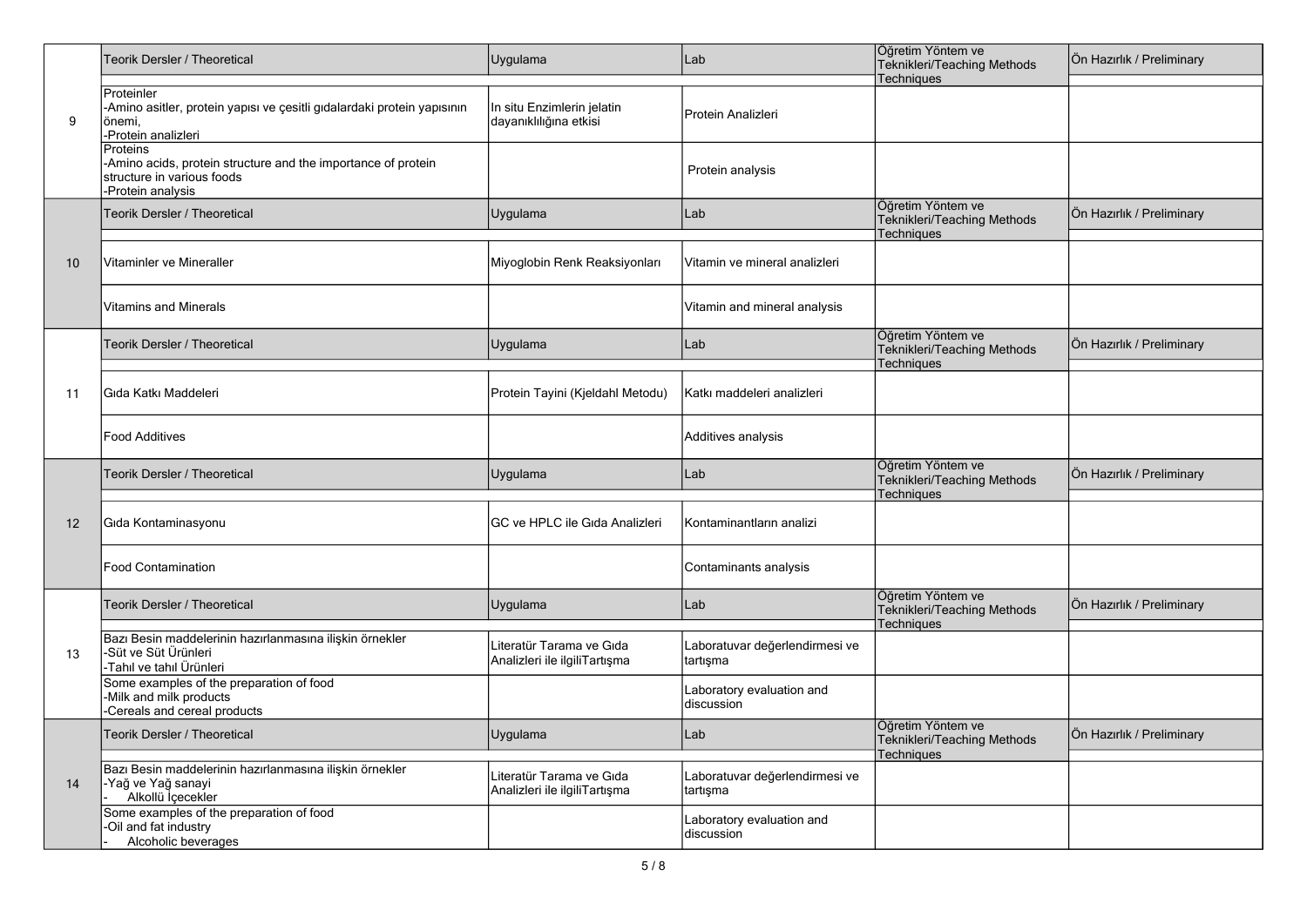|    | Teorik Dersler / Theoretical | Uygulama     | lLab | Öğretim Yöntem ve<br>Teknikleri/Teaching Methods | Ön Hazırlık / Preliminary |
|----|------------------------------|--------------|------|--------------------------------------------------|---------------------------|
|    |                              |              |      | Techniques                                       |                           |
| 15 | Final Sinavi                 | Final Sinavi |      |                                                  |                           |
|    | Final Exam                   |              |      |                                                  |                           |

## **DEĞERLENDİRME / EVALUATION**

| Yarıyıl (Yıl) İçi Etkinlikleri / Term (or Year) Learning Activities | Sayı /<br>Number | Katkı Yüzdesi /<br>Percentage of<br>Contribution (%) |
|---------------------------------------------------------------------|------------------|------------------------------------------------------|
| Ara Sinav / Midterm Examination                                     |                  | 75                                                   |
| Laboratuvar Sınavı / Laboratory Examination                         |                  | 25                                                   |
| Toplam / Total:                                                     |                  | 100                                                  |
| Başarı Notuna Katkı Yüzdesi / Contribution to Success Grade(%):     |                  | 40                                                   |

| Yarıyıl (Yıl) Sonu Etkinlikleri / End Of Term (or Year) Learning Activities | Sayı /<br>Number | Katkı Yüzdesi /<br>Percentage of<br>Contribution (%) |
|-----------------------------------------------------------------------------|------------------|------------------------------------------------------|
| Final Sinavi / Final Examination                                            |                  | 100                                                  |
| Toplam / Total:                                                             |                  | 100                                                  |
| Başarı Notuna Katkı Yüzdesi / Contribution to Success Grade(%):             |                  | 60                                                   |

| Etkinliklerinin Başarı Notuna Katkı Yüzdesi(%) Toplamı / Total Percentage of Contribution (%) to Success Grade: |  |  |
|-----------------------------------------------------------------------------------------------------------------|--|--|
| Değerlendirme Tipi / Evaluation Type:                                                                           |  |  |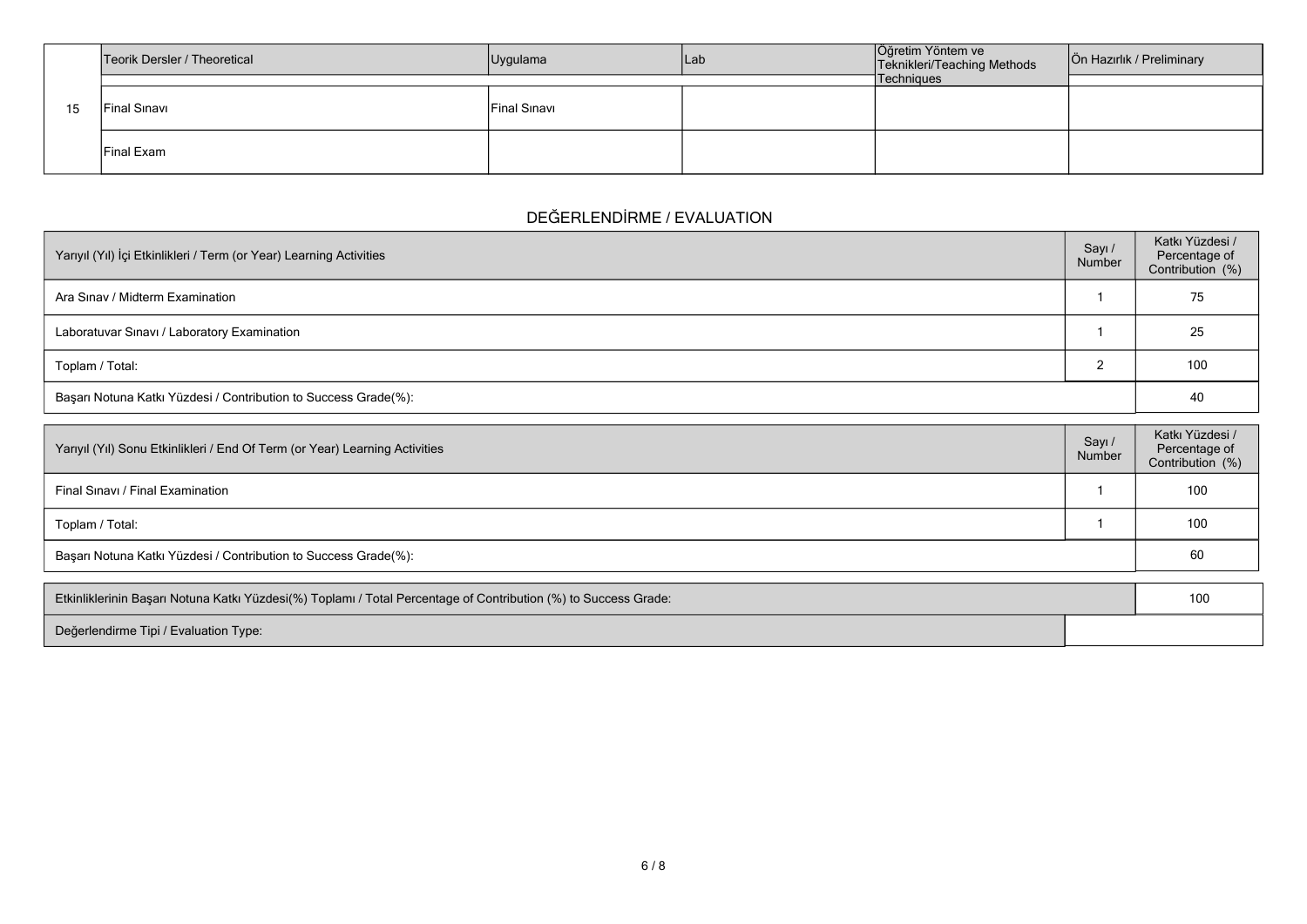### **İŞ YÜKÜ / WORKLOADS**

| Etkinlikler / Workloads                                                      | Sayı /<br>Number | Süresi<br>(Saat) /<br><b>Duration</b><br>(Hours) | Toplam İş Yükü<br>(Saat) / Total<br>Work Load<br>(Hour) |
|------------------------------------------------------------------------------|------------------|--------------------------------------------------|---------------------------------------------------------|
| Ara Sinav / Midterm Examination                                              |                  | 2.00                                             | 2.00                                                    |
| Final Sinavi / Final Examination                                             |                  | 2.00                                             | 2.00                                                    |
| Laboratuvar / Laboratory                                                     | 11               | 3.00                                             | 33.00                                                   |
| Soru-Yanıt / Question-Answer                                                 | 12               | 2.00                                             | 24.00                                                   |
| Deney / Experiment                                                           | 11               | 3.00                                             | 33.00                                                   |
| Rapor Hazırlama / Report Preparation                                         | 11               | 3.00                                             | 33.00                                                   |
| Rapor Sunma / Report Presentation                                            | 11               | 1.00                                             | 11.00                                                   |
| Ara Sınav İçin Bireysel Çalışma / Individual Study for Mid term Examination  | -1               | 20.00                                            | 20.00                                                   |
| Final Sınavı içiin Bireysel Çalışma / Individual Study for Final Examination | -1               | 20.00                                            | 20.00                                                   |
| Laboratuvar Ara Sınavı / Laboratory Midterm Examination                      |                  | 2.00                                             | 2.00                                                    |
| Laboratuvar Sınavı / Laboratory Examination                                  |                  | 2.00                                             | 2.00                                                    |
| Toplam / Total:                                                              | 62               | 60.00                                            | 182.00                                                  |
|                                                                              |                  |                                                  |                                                         |

Dersin AKTS Kredisi = Toplam İş Yükü (Saat) / 30.00 (Saat/AKTS) = 182.00/30.00 = 6.07 ~ / Course ECTS Credit = Total Workload (Hour) / 30.00 (Hour / ECTS) = 182.00 / 30.00 = 6.07